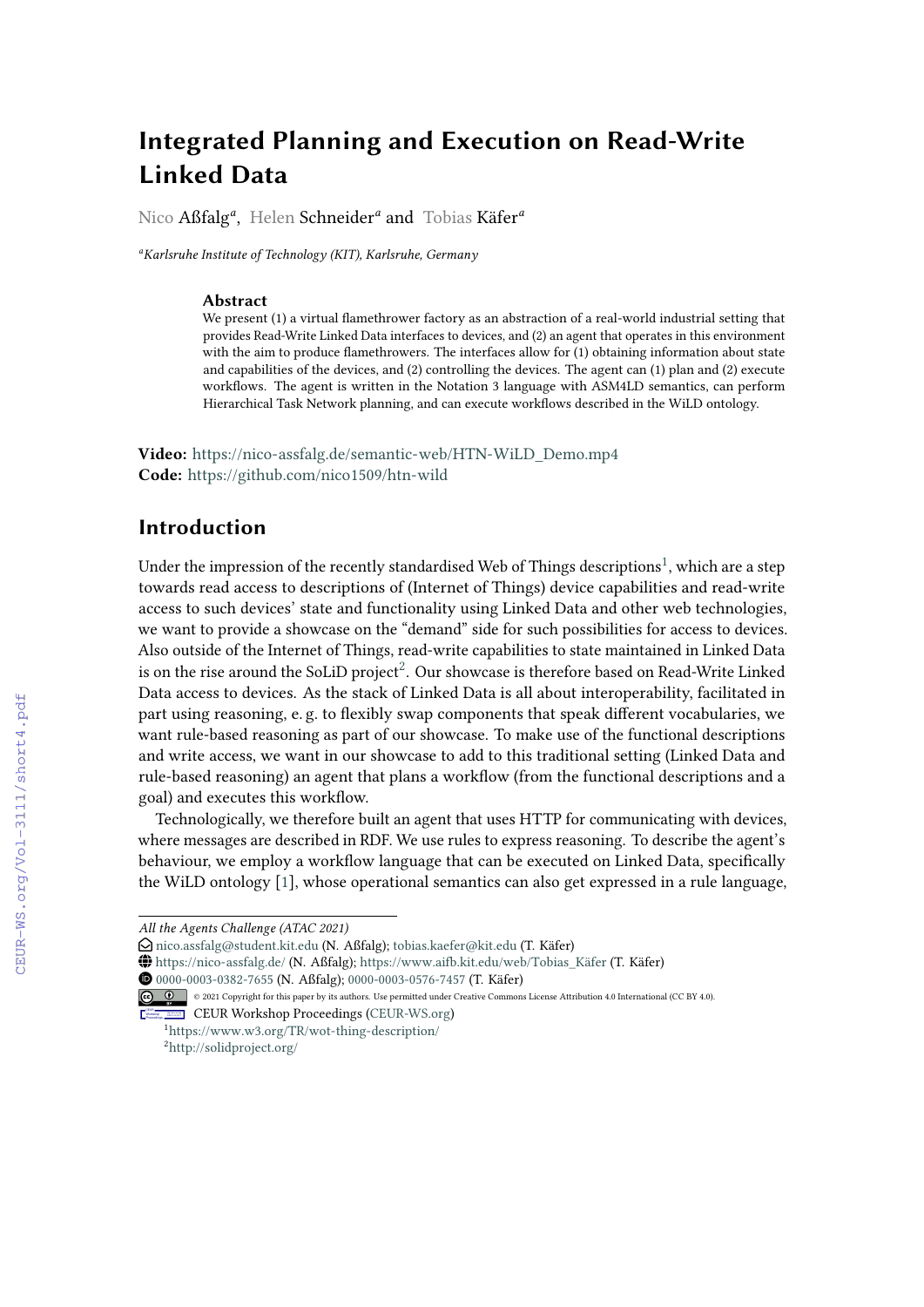ASM4LD [\[2\]](#page-5-0). Lastly, our agent makes use of an ontology to express planning problems according to the Hierarchical Task Network (HTN) method [\[3\]](#page-5-1), for which we formulated operational semantics in ASM4LD. Conveniently, all different rule aspects of this agent can be expressed in the same syntax, Notation3, and executed on the same interpreter, Linked Data-Fu [\[4\]](#page-5-2).

As a setting, we chose manufacturing, where interoperability is a challenge and the increasing requirement for small lot sizes requires flexibility. To simplify the prototype development, we work in a virtual setting based on Factorio, a video game. Factorio<sup>[3](#page-1-0)</sup> is all about automation and the efficient and flexible production of various goods. Tech-trees and resource distribution in the virtual environments require you to repeatedly adapt your strategy. One of the less complex products in the game is a flamethrower, using which (1) enemies can be fought who want to destroy the manufacturing line or (2) trees can get burned down to make room for extensions of the manufacturing line. To build a flamethrower in Factorio, you need a set of iron gearwheels and steel plates which themselves are made using raw iron ore. In the game, you could go and do all the crafting by hand but it is cumbersome and not time-efficient. Therefore, you build a factory with ovens and other assembly machines, connected by robotic arms and transport belts. We want to make use of this game scenario, have re-built parts in Virtual Reality with Linked Data interfaces, and for our showcase, control it using an agent that builds and executes a workflow that produces a flamethrower. We have a virtual flamethrower manufacturing line which we know to work, which allows us to validate if the planned workflow works by checking if after execution a flamethrower is produced.

### **Related Work**

Planning with semantic technologies has been investigated in different technology settings: SHOP2 [\[5\]](#page-5-3) is an implementation of HTN, which has been used in [\[6\]](#page-5-4) to compose Semantic Web Services (SWS). In SWS, function calls via POST requests are in the focus, whereas we build on state information provided via REST [\[7\]](#page-5-5). Similarly, [\[8\]](#page-5-6) do planning on the semantic web, using proofs, and consider function calls, but as they never retract knowledge, they cannot work with scenarios in which function calls may contradict each other over time, whereas we determine the state afresh in each ASM step. [\[9\]](#page-5-7) use an off-the-shelf AgentSpeak(L)-based [\[10\]](#page-5-8) planner in a semantic manufacturing environment. Our approach however is an integrated planning and execution approach implemented on the web architecture.

ROSPlan [\[11\]](#page-5-9) is also an integrated planning/execution approach, but made for the pubsub ROS architecture, which is fundamentally different from REST [\[7\]](#page-5-5). ROSplan uses an ontology for the world state, which they update using ROS messages, whereas we assume semantic information provided by the environment itself. The integrated CX [\[12\]](#page-5-10) is also built on a rule engine, but for a different environment. CX uses PDDL planning instead and has separate modules for world, planner, execution, and domain, whereas we combine all into one. Approaches based on Golog [\[13\]](#page-5-11) such as [\[14\]](#page-5-12) are also for a different assumption set: They are based on the history-based situation calculus, which is different from working with states [\[15\]](#page-5-13).

<span id="page-1-0"></span><sup>3</sup><https://www.factorio.com/>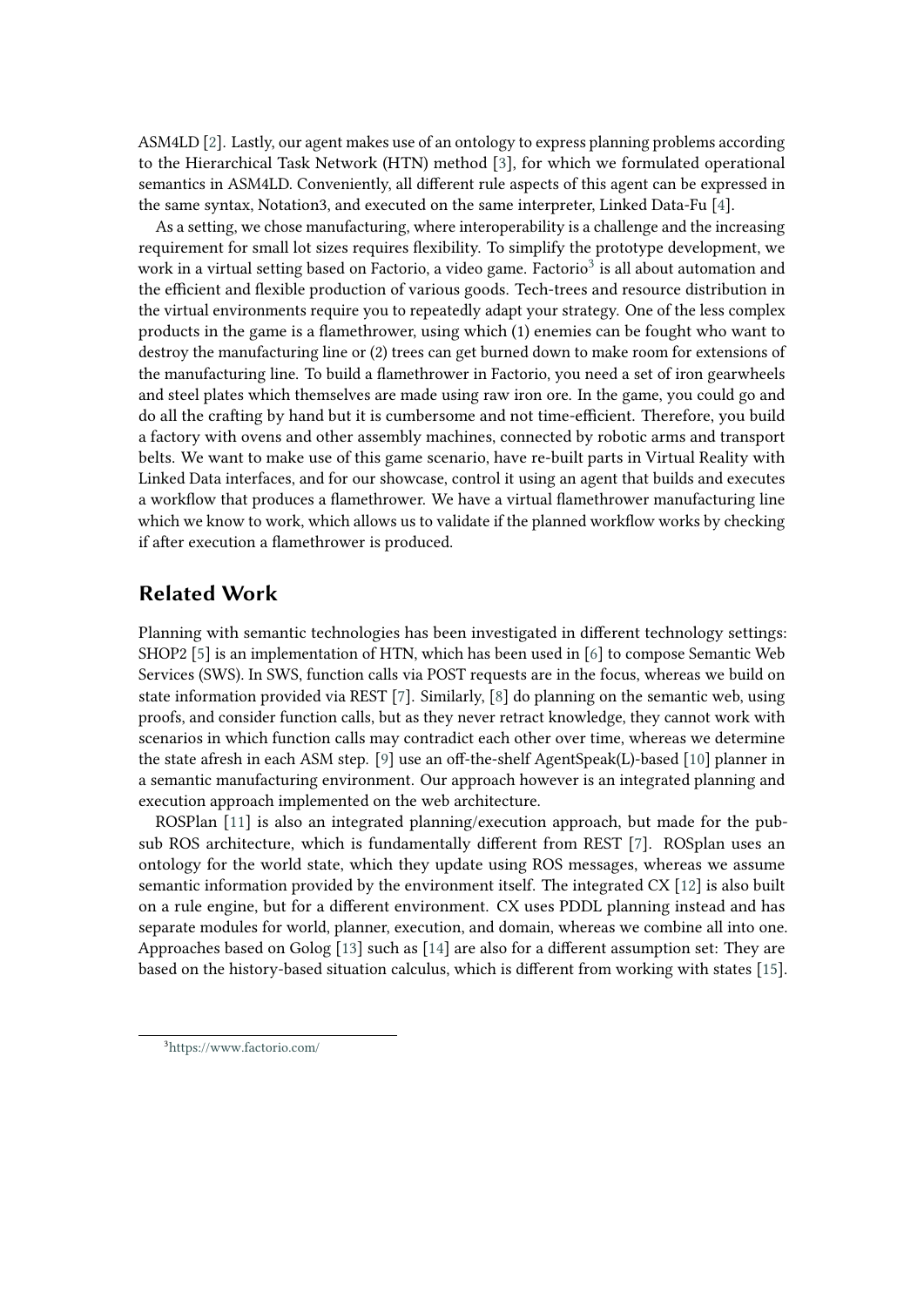

<span id="page-2-0"></span>**Figure 1:** Our demo setup with the stateless interpreter (left) and components with Linked Data interface (right).

### **Virtual Manufacturing Environment**

Our virtual factory shown in Figure [1](#page-2-0) includes a set of robotic arms, transport belts and machines. All of them provide RESTful Linked Data interfaces and allow user agents to control them using unsafe HTTP requests. Moreover, we have descriptions of the device capabilities. The factory is built using the Java-based jMonkey ${\rm Engine}^4$  ${\rm Engine}^4$  along with 3D models built and animated using Blender $^5$  $^5$ . In the next section we will explain the details of our prototype.

## **HTN Planning for Linked Data**

The theoretical foundation of our planner lies in Hierarchical Task Networks (HTN), first designed by Sacerdoti [\[3\]](#page-5-1) and later formalized as UMCP by Erol et al. [\[16\]](#page-6-0). The key idea of HTN planning lies in the problem structure, where a goal is defined along with a set of methods that contain task networks, describing more specifically what needs to be done and which constraints apply. The tasks of the task networks may also need to be further decomposed using other methods until you have a set of primitive tasks in an order that can be executed.

However, our main goal was not to implement a full-blown HTN planner, but rather provide a set of rules that fulfil the core HTN decomposition principle, but with less technical complexity. There is no algorithm besides a processing engine that applies rules to a set of data, leading to easier implementation and acceptance through explainability.

We built an HTN vocabulary along with an operational semantics in the Notation3 language with ASM4LD semantics [\[17\]](#page-6-1). Using this approach, we can plan workflows in the WiLD [\[18\]](#page-6-2) ontology for specifying workflows that can be executed on Linked Data. The operational semantics for WiLD can also be given in Notation3/ASM4LD. In our setup, see Fig. [1,](#page-2-0) an agent orchestrates the virtual devices along with a Linked Data Platform Container [\[19\]](#page-6-3) that stores the vocabularies along with workflow models and instances. The agent runs the operational seman-tics for HTN planning and WiLD workflow execution using the Linked Data-Fu<sup>[6](#page-2-3)</sup> interpreter. The code, including an HTN problem description, along with setup instructions is available

<span id="page-2-1"></span><sup>4</sup><https://jmonkeyengine.org/>

<span id="page-2-2"></span><sup>5</sup><https://www.blender.org/>

<span id="page-2-3"></span><sup>6</sup><https://linked-data-fu.github.io/>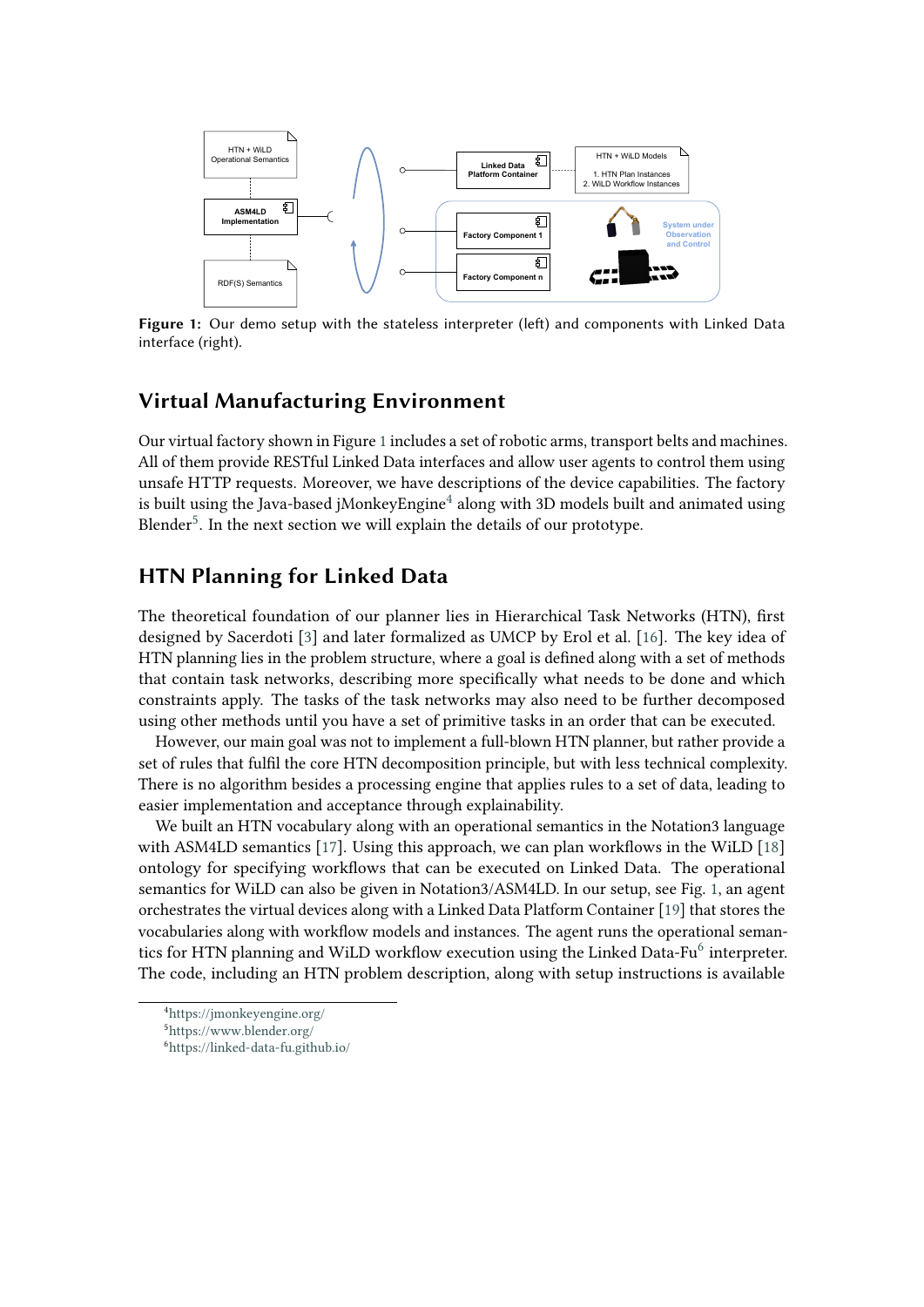online, see the links on Page 1. In the following we want to give you an overview of how HTN works along with WiLD [\[18\]](#page-6-2) and where it provides flexibility.

#### **Notation**

First, we need to introduce basic technologies from our environment Read-Write Linked Data.

We assume the data transferred in the message body of HTTP requests to be given using the Resource Description Framework (RDF) [\[20\]](#page-6-4). RDF is a graph-based data model, where the data is encoded in (*subject*, *predicate*, *object*) triples. With  $\mathcal U$  as the set of all URIs,  $\mathcal B$  the set of all blank nodes, and  $\mathscr L$  the set of all literals (e.g. strings, numerical values), triples are restricted as follows: (*subject*, *predicate*, *object*)  $\in \mathcal{U} \cup \mathcal{B} \times \mathcal{U} \times \mathcal{U} \cup \mathcal{B} \cup \mathcal{L}$ . In this paper, we use a logical notation for RDF. As a triple encodes a binary predicate, we use *predicate*(*subject*, *object*) to talk about a triple. As triples in RDF are valid conjunctively, we use the logical and  $(\wedge)$  to connect triples to a graph. We use Uniform Resource Identifiers (URIs) [\[21\]](#page-6-5) to denote things, abbreviated as CURIEs<sup>[7](#page-3-0)</sup> and follow the abbreviations from  $\text{prefix}.\text{cc}^8$  $\text{prefix}.\text{cc}^8$ . We thus write a triple as follows:

*<rdf:type>*(*<ex:produce-flamethrower-method>*, *<:Method>*)

As *<rdf:type>* assigns things to a class, we use the unary predicate for a class assignment:

*<:Method>*(*<ex:produce-flamethrower-method>*)

#### **HTN Planning of our Manufacturing Workflow**

Before we add modifications, we need to (simplifying) present how the planning works for our manufacturing workflow.

We can manufacture a flamethrower by executing tasks, which we identify using URIs. The tasks need to be in a specific order (workflow). The tasks can be executed as HTTP requests to a manufacturing device, which we can describe in RDF. We thus need to embed the requests in a structure that tells us to execute the requests (we call it primitive task).

*<:PrimitiveTask>*(*<ex:assemble-plate>*) ∧ *<:hasHttpRequest>*(*<ex:assemble-plate>*, *<ex:assemble-plate-request>*) ∧ *<:PrimitiveTask>*(*<ex:assemble-gearwheel>*) ∧ *<:hasHttpRequest>*(*<ex:assemble-gearwheel>*, *<ex:assemble-gearwheel-request>*) ∧ *<:PrimitiveTask>*(*<ex:produce-flamethrower>*) ∧ *<:hasHttpRequest>*(*<ex:produce-flamethrower>*, *<ex:produce-flamethrower-request>*) ∧ …

Next, we need a another structure to determine the tasks' order. We use a network of tasks based on the (linked) RDF list and some enclosing RDF for that purpose:

*<:TaskNetwork>*(*<ex:task-network>*)

<span id="page-3-1"></span><span id="page-3-0"></span><sup>7</sup><https://www.w3.org/TR/curie/>

 ${}^{8}$ [http://prefix.cc/.](http://prefix.cc/) We use the empty prefix to denote <https://purl.org/uberq/htn/vocab#> and the prefix <ex:> to denote [http://example.org/#.](http://example.org/#) An underscore in prefix position indicates a blank node.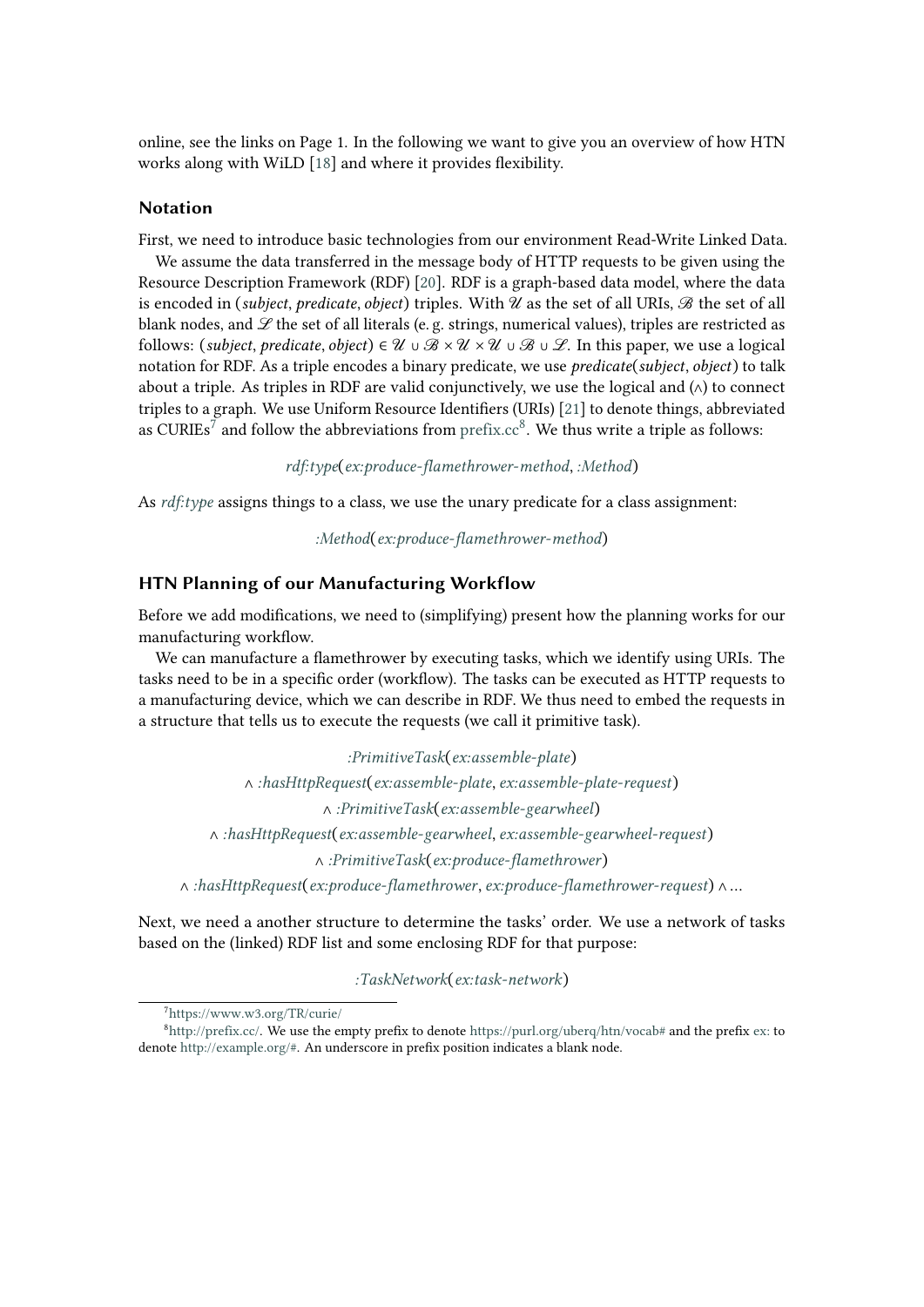∧ *<:hasTaskList>*(*<ex:task-network>*, *[\\_:li1](_:li1)*) ∧ *<rdf:first>*(*[\\_:li1](_:li1)*, *<ex:assemble-plate>*) ∧ *<rdf:rest>*(*[\\_:li1](_:li1)*, *[\\_:li2](_:li2)*) ∧ *<rdf:first>*(*[\\_:li2](_:li2)*, *<ex:assemble-gearwheel>*) ∧ *<rdf:rest>*(*[\\_:li2](_:li2)*, *[\\_:li3](_:li3)*) ∧ *<rdf:first>*(*[\\_:li3](_:li3)*, *<ex:produce-flamethrower>*) ∧ *<rdf:rest>*(*[\\_:li3](_:li3)*,*<rdf:nil>*)

The question a planner has to answer is to come up with such an order, i. e. workflow.

To determine such an order, a planner needs descriptions of the outcome of each task. We model the outcome as a postcondition (in HTN, this is called Literal) in the form of a SPARQL ASK query [\[22\]](#page-6-6) in SPIN notation<sup>[9](#page-4-0)</sup>. Such literals can be regarded as the goals the tasks fulfil.

*<sp:Ask>*(*<ex:literal-flamethrower>*) ∧ *<sp:where>*(*<ex:literal-flamethrower>*, … ) ∧ …

The task network can now be regarded as fulfilling the goal of manufacturing the flamethrower.

*<:Goal>*(*<ex:goal-flamethrower>*) ∧ *<:hasLiteral>*(*<ex:goal-flamethrower>*, *<ex:literal-flamethrower>*)

The method to achieve the goal now holds the task network, to be decomposed by the planner:

*<:Method>*(*<ex:flamethrower-method>*) ∧ *<:forGoalTask>*(*<ex:flamethrower-method>*, *<ex:goal-flamethrower>*) ∧ *<:hasTaskNetwork>*(*<ex:flamethrower-method>*, *<ex:task-network>*)

### **Modification**

Now imagine we also want to manufacture a more precise flamethrower, by attaching midrange optics to it. We could define a completely new task network. Instead, we leverage the hierarchy of HTN and reuse our goal along with the method. We define additional goal tasks and primitive tasks, e. g. for a precise flamethrower. Now we can define a method to create the precise flamethrower, which re-uses *<ex:goal-flamethrower>* from earlier.

*<:Method>*(*<ex:precise-flamethrower-method>*) ∧ *<:forGoalTask>*(*<ex:precise-flamethrower-method>*, *<ex:goal-precise-flamethrower>*) ∧ *<:hasTaskNetwork>*(*<ex:precise-flamethrower-method>*, *[\\_:tn](_:tn)*) ∧ *<:hasTaskList>*(*[\\_:tn](_:tn)*, *[\\_:tl1](_:tl1)*) ∧ *<rdf:first>*(*[\\_:tl1](_:tl1)*, *<ex:goal-flamethrower>*) ∧ *<rdf:rest>*(*[\\_:tl1](_:tl1)*, *[\\_:tl2](_:tl2)*) ∧ *<rdf:first>*(*[\\_:tl2](_:tl2)*, *<ex:attach-optics>*) ∧ *<rdf:rest>*(*[\\_:tl2](_:tl2)*,*<rdf:nil>*)

Goal *<ex:precise-flamethrower-goal>* can then get decomposed into *<ex:goal-flamethrower>* and the primitive task *<ex:attach-optics>*. Further decomposition gives us the new workflow.

### **Conclusion**

We presented an agent that does integrated planning and execution of workflows in Linked Data. We showcased the agent in a virtual manufacturing setting and outlined how the set of technologies can facilitate flexibility, next to the flexibility gained by using semantic reasoning.

<span id="page-4-0"></span><sup>9</sup><http://spinrdf.org/>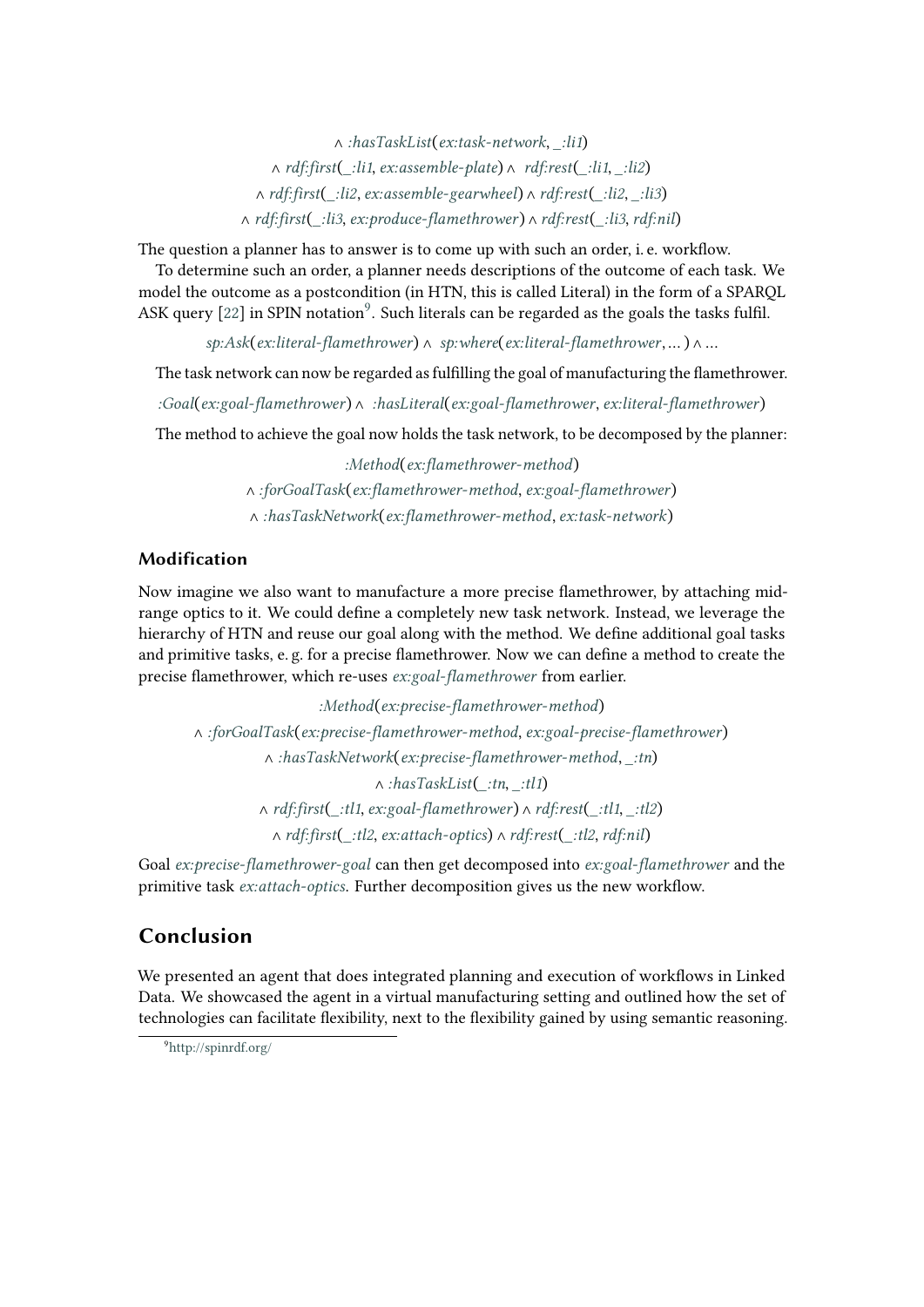### **References**

- [1] T. Käfer, A. Harth, Specifying, monitoring, and executing workflows in linked data environments, in: Proceedings of the 17th International Semantic Web Conference (ISWC), 2018b, pp. 424–440.
- <span id="page-5-0"></span>[2] T. Käfer, A. Harth, Rule-based programming of user agents for linked data, in: Proceedings of the 11th International Workshop on Linked Data on the Web (LDOW) at the Web Conference (27th WWW), 2018a.
- <span id="page-5-1"></span>[3] E. D. Sacerdoti, Planning in a hierarchy of abstraction spaces, Artificial intelligence 5 (1974) 115–135.
- <span id="page-5-2"></span>[4] S. Stadtmüller, S. Speiser, A. Harth, R. Studer, Data-fu: a language and an interpreter for interaction with read/write linked data, in: Proceedings of the 22nd International World Wide Web Conference (WWW), 2013, pp. 1225–1236.
- <span id="page-5-3"></span>[5] D. Nau, H. Munoz-Avila, Y. Cao, A. Lotem, S. Mitchell, Total-order planning with partially ordered subtasks, in: IJCAI, volume 1, 2001, pp. 425–430.
- <span id="page-5-4"></span>[6] D. Wu, E. Sirin, J. Hendler, D. Nau, B. Parsia, Automatic web services composition using SHOP2, Technical Report, University of Maryland, USA, 2006.
- <span id="page-5-5"></span>[7] R. Fielding, Architectural Styles and the Design of Network-based Software Architectures, Ph.D. thesis, University of California, Irvine, USA, 2000.
- <span id="page-5-6"></span>[8] R. Verborgh, D. Arndt, S. van Hoecke, J. de Roo, G. Mels, T. Steiner, J. Gabarro, The pragmatic proof: Hypermedia api composition and execution, Theory and Practice of Logic Programming 17 (2017) 1-48. doi:10.1017/S1471068416000016.
- <span id="page-5-7"></span>[9] A. Ciortea, S. Mayer, F. Michahelles, Repurposing manufacturing lines on the fly with multi-agent systems for the web of things, in: Proceedings of the 17th International Conference on Autonomous Agents and MultiAgent Systems (AAMAS), 2018, pp. 813–822.
- <span id="page-5-8"></span>[10] A. S. Rao, Agentspeak (l): Bdi agents speak out in a logical computable language, in: European workshop on modelling autonomous agents in a multi-agent world, Springer, 1996, pp. 42–55.
- <span id="page-5-9"></span>[11] M. Cashmore, M. Fox, D. Long, D. Magazzeni, B. Ridder, A. Carrera, N. Palomeras, N. Hurtós, M. Carreras, Rosplan: Planning in the robot operating system, in: Proceedings of the 25th International Conference on Automated Planning and Scheduling (ICAPS), AAAI Press, 2015, pp. 333–341. URL: [http://www.aaai.org/ocs/index.php/ICAPS/ICAPS15/paper/view/](http://www.aaai.org/ocs/index.php/ICAPS/ICAPS15/paper/view/10619) [10619.](http://www.aaai.org/ocs/index.php/ICAPS/ICAPS15/paper/view/10619)
- <span id="page-5-10"></span>[12] T. Niemueller, T. Hofmann, G. Lakemeyer, Goal reasoning in the CLIPS executive for integrated planning and execution, in: Proceedings of the 29th International Conference on Automated Planning and Scheduling (ICAPS), AAAI Press, 2019, pp. 754–763. URL: [https://aaai.org/ojs/index.php/ICAPS/article/view/3544.](https://aaai.org/ojs/index.php/ICAPS/article/view/3544)
- <span id="page-5-11"></span>[13] H. J. Levesque, R. Reiter, Y. Lespérance, F. Lin, R. B. Scherl, GOLOG: A logic programming language for dynamic domains, J. Log. Program. 31 (1997) 59–83. URL: [https://doi.org/10.](https://doi.org/10.1016/S0743-1066(96)00121-5) [1016/S0743-1066\(96\)00121-5.](https://doi.org/10.1016/S0743-1066(96)00121-5) doi:10.1016/S0743-1066(96)00121-5.
- <span id="page-5-12"></span>[14] T. Hofmann, T. Niemueller, J. Claßen, G. Lakemeyer, Continual planning in golog, in: Proceedings of the 30th AAAI Conference on Artificial Intelligence, AAAI Press, 2016, pp. 3346–3353. URL: [http://www.aaai.org/ocs/index.php/AAAI/AAAI16/paper/view/12435.](http://www.aaai.org/ocs/index.php/AAAI/AAAI16/paper/view/12435)
- <span id="page-5-13"></span>[15] R. Reiter, The situation calculus ontology, Electronic News Journal on Reasoning about